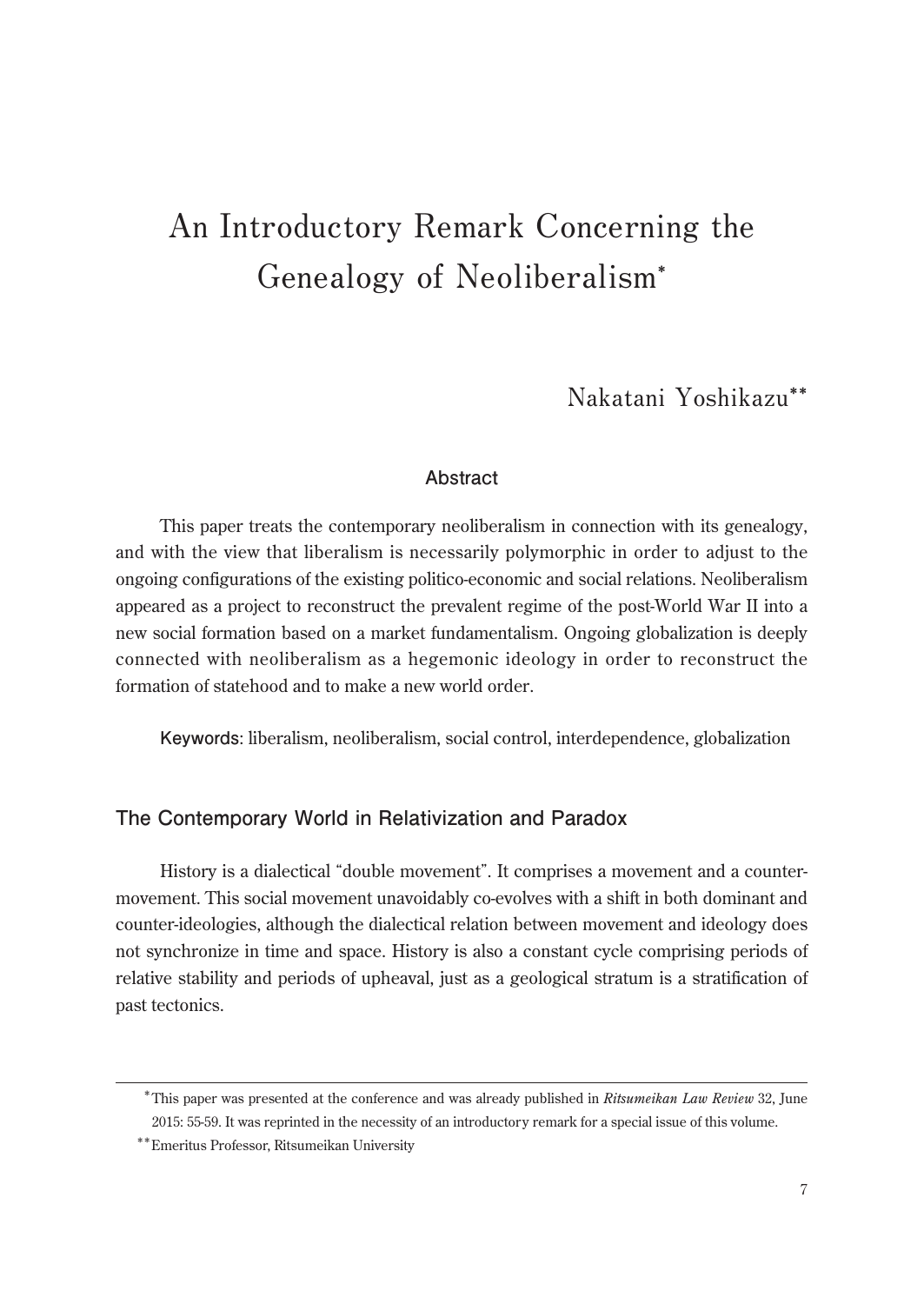#### Nakatani Yoshikazu

The method to divide history into some periods (periodicalization) should be set in relation to the transformation in a social formation. Although social relations are relatively autonomous from each other, they are situated in a dynamic world system. The 1970s marked a turning point in terms of neoliberal globalization and the emergence of a neoliberal world order. Globalization means a furtherance of interdependence among states, although its configurations remain fluid and nebulous as is discernible, for example, in the ongoing process of integration and repulsion within the EU, in the fusion of the power core in the Middle East, and in global populism. These unfamiliar sights are a sign that we are facing another transitional period. In other words, we not only have an opportunity to relativize the given social relations that are subsumed under the state, but we also find ourselves in the midst of contradictory forces and opposing ideologies which have arisen in the context of ongoing globalization.

#### **The Genealogy of Neoliberalism**

Social movement inevitably co-evolves with some ideology or discourse. Liberalism is an essential ideology for capitalism because capitalism is a socio-economic relation based on a free contract among owners of commodities including fictitious ones. Liberalism is necessarily polymorphic in order to adjust its configurations to the existing politico-economic and social relations. Its meaning has changed, in a pendulum movement, to the development of capitalism. Capitalism displays its own polymorphism and its appearance is closely related to morphological of liberalism. Neoliberalism is, therefore, just another expression of liberalism.

Ideal-typically given the embedment and development of liberalism in West European countries, liberalism has emerged as an essential ideology of capitalism and developed together with nationalism. This means that liberalism became an intellectual and spiritual element in the cohesion of the nation (or national) state. In comparison, Japanese nationalism and capitalism were entrenched from "above" after the Meiji Restoration. Japanese nationalism at this time was based on semi-feudalistic relations and on a pseudo-constitutionalism. Under this authoritarian regime, the government was almost devoid of a liberal opposition by the people, and the entrenched political system induced the Japanese to accept imperialism if it were patriotism.

On the other hand, given the intellectual history of the U.K and the U.S., modern liberalism emerged as a form of state interventionism at the turn of the 20th century. This period was an era of intense social organization and there was a great burgeoning of social groups. There was, also, the need for the state to build an economic infrastructure for the further development of capitalism, and to respond to an anomie or anxiety for the future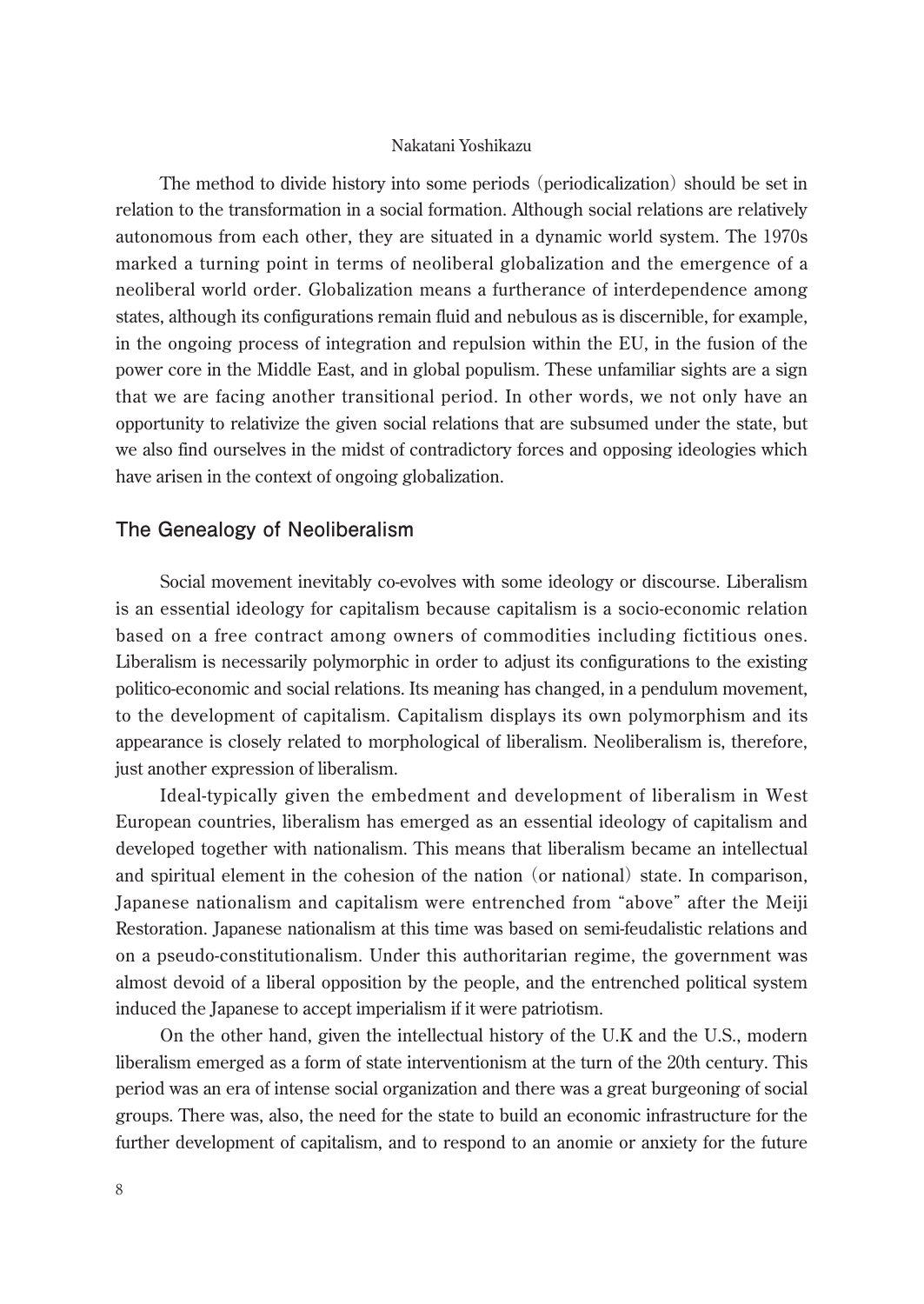#### An Introductory Remark Concerning the Genealogy of Neoliberalism

caused by the organic transformation of society. Modern liberalism arose in these situations and has been called a reformed or progressive liberalism in contrast with the traditional protective form of liberalism that was idealistically assumed to be unrestrained by the state. The recognition of the need for the state to cope with the urgent problems that were brought about by the ongoing development of capitalism was reflected in theoretical works on welfarism in the UK and conservative social reformism in Germany, whereas American liberalism has been commonly designated as an "interest group liberalism" in political theory.

The period from the 1890s to the New Deal in the U.S has been called the Age of Reform. There emerged shift from individual liberalism to "interest (pressure) group liberalism" in recognition of the fact that the main agents of capitalist society are not individuals, but social groups including fictitious persons. In consequence there occurred a paradigm shift in the methods of political science from an institutional-deductive method to an inductive-process analysis. The emerging form of liberalism was an amalgam of collectivistic individualism and nationalistic interventionism. The key term underlying both is the concept of "social control". At this conjuncture, American liberalism emerged as an "interest group liberalism".

The attempt to put social groups into a controlled orbit was a canalization of social interests into the governmental process. This regime is different from corporatism because group interest is not formerly institutionalized and is based on an assumption of fluidity of its formation and overlapping membership. The body politics of America has been regarded as a complex of multiple interest groups, and governmental process has been conceived in terms of an input-output mechanism. The concept of "social control" was also invoked to regulate monopolies with the aim of placing their economic activities under the control of the federal government. These social and reformative initiatives reconfigured the federal-national state in America into an administrative-interventionist state.

Another term for Fordism is the ʻSecond Industrial Revolution' by reason of the complex of mass-production and mass-consumption that it ushered in through the reorganization and rationalization of production in the 1920s. This politico-social order collapsed drastically at the Great Depression and the New Deal that followed in its wake was a breakthrough project for the reconstruction of capitalist society. This regime was later complemented by the wartime production system. The ideology of this regime was dubbed ʻNew Deal liberalism' and relied on a Fordist-Keynesian socio-economic order. In this paradigm shift in liberalism, the traditional, non-interventionist form of liberalism was rebranded as a conservative one, becoming a kind of paleoconservatism. This means that there occurred a shift in the panopticon system from surveillance by the state, to administration by the state.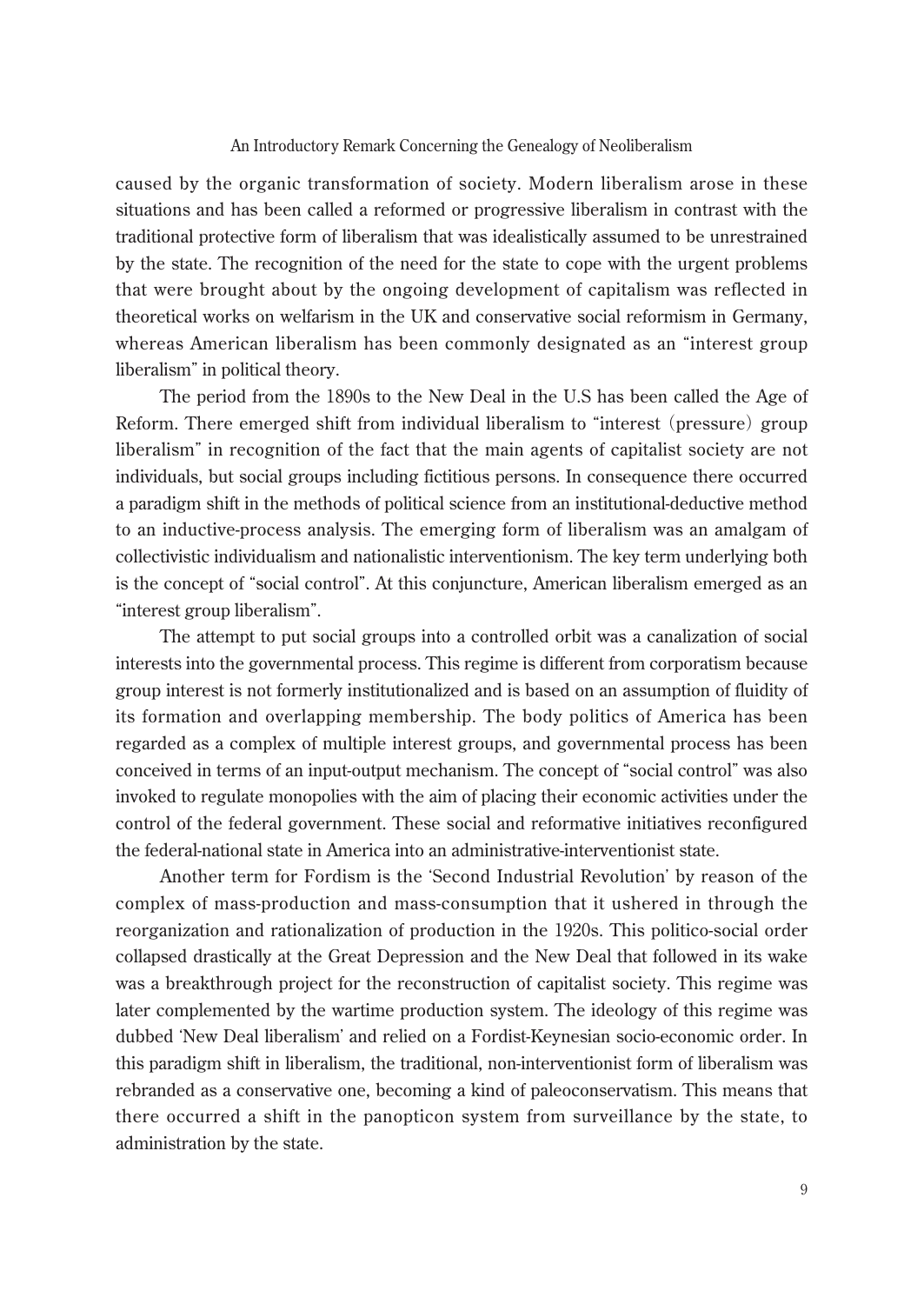#### Nakatani Yoshikazu

Capitalist countries enjoyed reconstruction and rapid development under Cold War liberalism, which was based on a warfare-welfare regime. This was under the auspices of American supremacy and hegemony (a "global panopticon by America"). But this golden age encountered a predicament in a conjunction of contradictions, which included a "double deficit" in national finances and international trade, and widespread opposition to the developed countries by developing areas. This predicament is apparent in the succession of crisis theories that appeared in the 1970s, such as "crisis of legitimacy" and "crisis of crisis management". In response to these crises, governments declared their strong determination to reduce the inputs into government (especially demands of welfare) and to reconstruct the extant socio-economic structure. Another paradigm shift of liberalism, also, appeared in the guise of public choice theory and the new public management. Neoliberalism emerged as a response to an intensifying organic crisis. Neoliberal globalization was also taking an actual form under these historical conditions.

## **The Advent of Neoliberalism**

The intellectual origins of postwar neoliberalism can be traced back to *Ordoliberalens* in Germany and the Chicago School in America. Although they have some difference in accent, they share an emphasis on the necessity to transform the social state (*Sozialstaat*) into a market fundamentalist state. Neoliberalism is premised on a conception of humans as *homo-economicus* who are regarded as equal enterprisers in the capitalist system, including labourers. This means individualization of person abstracted from his or her social relations.

The Mont Pelerin Society was founded in 1947 as a politico -economic planning community, and became an influential circle of neoliberalian intellectuals and leading figures in politics and economics of the main capitalist states. The Washington Consensus refers to the global project of reorganizing socio-economic and international relations according to neoliberal principles through policy adjustments among states and many international organizations concurred with these plans. Thus, the revitalization of capitalism was set as a principal state project. The disorganization of trade unions and depoliticization of opposition forces also happened in these contexts.

Although neoliberal market fundamentalism did not attract attention to begin with and was not immediately introduced into a state project, regime shift occurred under the Nixon and Reagan administrations in the U.S., as well as under the Thatcher administration in the U.K. These governments tried to effect a reconstruction of the postwar consensus which had been embedded in reformed liberalism. "Liberalization, privatization and deregulation" became the watchwords of these neoliberal administrations. Put differently,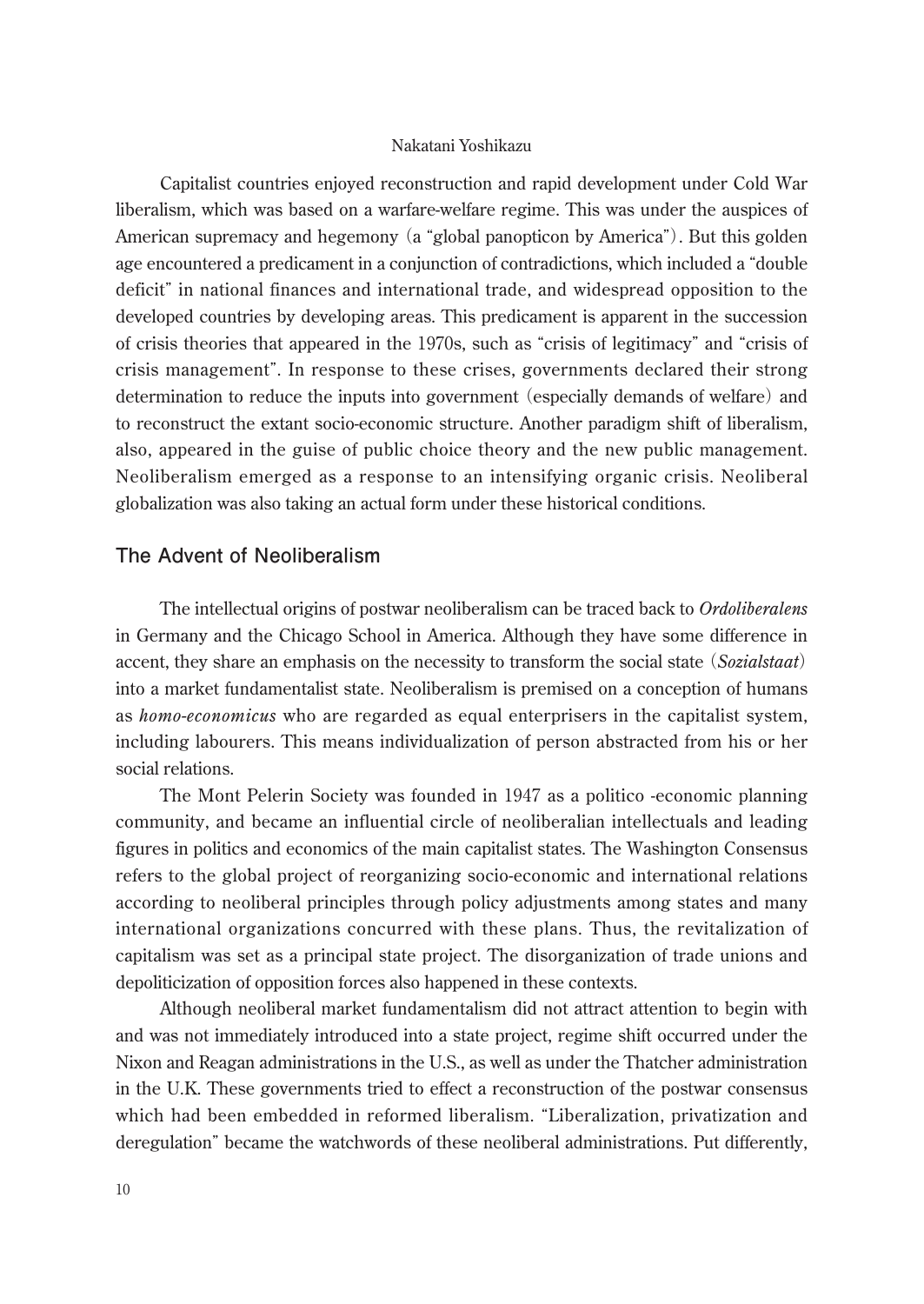#### An Introductory Remark Concerning the Genealogy of Neoliberalism

the contrivance has been a political trial to alleviate the arising contradictions of capitalism by a combination of reconstructing the existing socio-economic relations and reinforcing interdependence of socio-economic relations across borders. Thus, neoliberal globalization has arisen as a project to construct a neoliberal world order.

Neoliberal reconstruction has brought about an alteration of configurations in statehood as a relational entity abstracted by the concept of the state. States / governments justify the ongoing reformation of employment systems and work practices in terms of promoting flexibility in employment, on the view that the labour force is just a cost for production. In addition, the civil sphere necessary for a democratic political process has been declining, and there is a growing propensity towards the competitive state, with nationalism as its momentum.

Nationalism is a political instrument used to strengthen cohesion  $-$  that is, to mold the inhabitants into a nation-state through self-identification by comparison with others. Nationalism is dialectical in nature in the sense that its configuration changes according to the relation between inner and outer worlds. Put differently, nationalism is inherently both inclusive and exclusive as history exemplifies both the positive and negative aspects of its nature. But, the idea that nationalism tends towards exclusion is superficial because the concept of nationalism is closely related with internationalism and one is impossible without the other. Globalization produces interdependence alongside an opportunity to reconsider conventional socio-economic relations because it demands a relativization of the inside through internalization of the outside.

## **Concluding Rremarks**

Economic inequalities are expanding under neoliberal globalization. In addition, we not only confront terrorism both at home and abroad, but are facing a steadily worsening challenge to human beings which has been called an ecological crisis or "tragedy of common goods". In other words the world has reached a critical juncture associated with an intensifying organic crisis.

We are now at a turning point as regards the question of whether these predicaments can be changed into a democratic future as an alternative to neoliberal globalization. It may be necessary to consider the conditions of socially just and sustainable development for future generations because democracy is an unaccomplished work that needs to be constantly rebuilt in order to be passed on beyond generations and bounded limits. In this respect, the globalization of social relations gives us a chance to construct a new vision of a democratic future at the 70-year anniversary of the end of World War II. The term Liberalism includes the meaning of emancipation by the establishment of private and